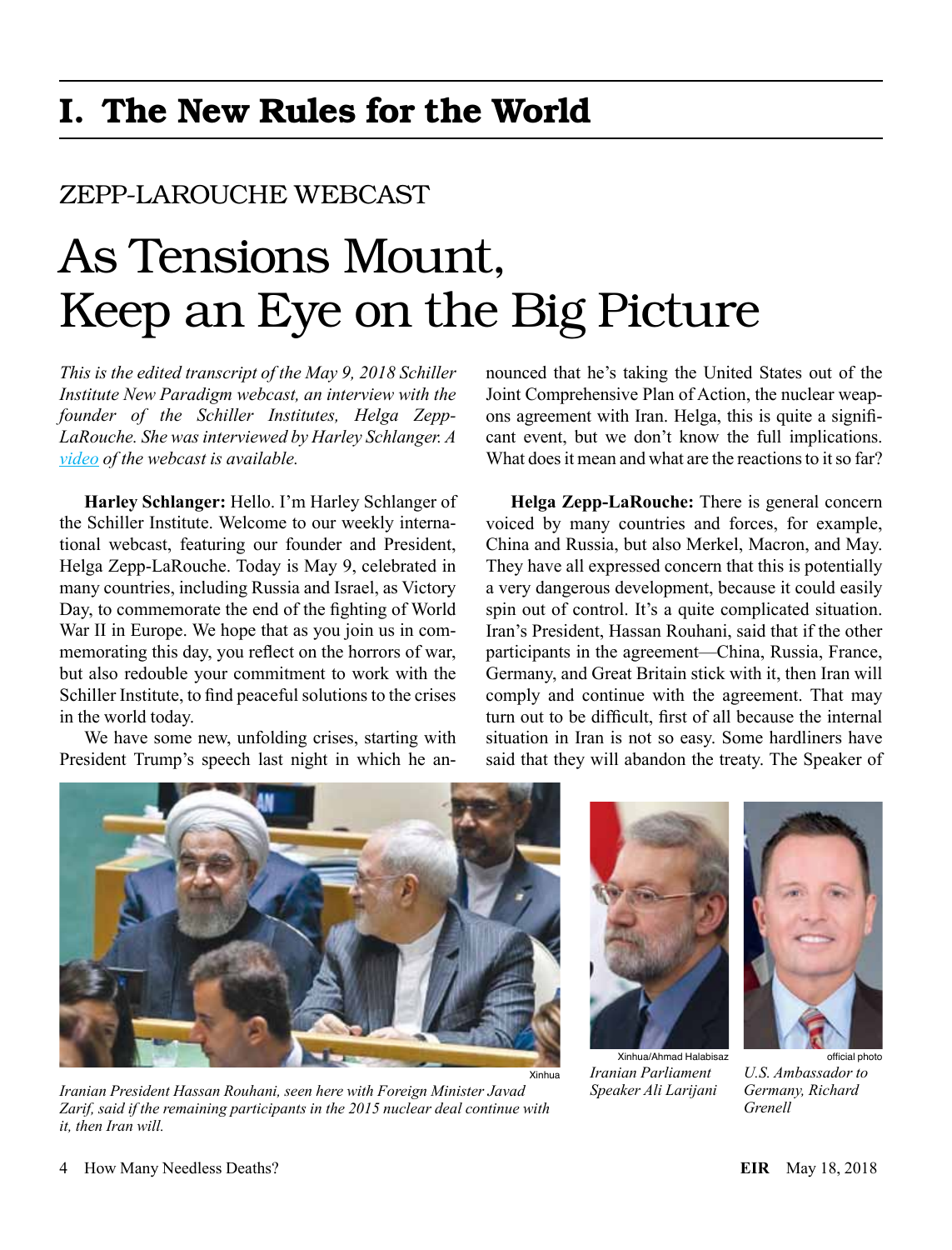

*Prime Minister of Israel Benjamin Netanyahu at the UN, 2016.*

the Parliament, Ali Larijani, said that other hardliners were already shouting "Death to America." That looks complicated and dangerous.

Then there is the threat by the new American Ambassador in Berlin, Richard Grenell, who on his first day at his post, immediately issued a threatening tweet: "German companies doing business in Iran should wind down operations immediately." That was not met with enthusiasm. Wolfgang Ischinger, former German ambassador to United States, tweeted back a very diplomatic response: "My advice, after a long ambassadorial career: Explain your own country's policies and lobby the host country—but never tell the host country what to do, if you want to stay out of trouble." There were commentaries in such publications as *Spiegel Online*, saying that Trump's unilateral cancelling of the treaty is shaking the very foundations of the Western Alliance.

It remains to be seen what will ensue. Trump has said that he wants to get rid of this deal because it's a very bad deal, and that he has another one. Unfortunately, he has not yet given any indication what that plan would be.

The Chinese daily newspaper *Global Times* and also the VIPS, the Veteran Intelligence Professionals for Sanity, a group of retired intelligence people from the United States, have warned that if Iran were to now go back to its nuclear program in response, then this could immediately trigger a spiral of competition in an arms race, in which Saudi Arabia, Egypt, and Turkey all might want to start, or actually would start their own nuclear weapons programs. There is great concern about how Trump's announcement will affect ongoing preparations for the summit between President Trump and Kim Jong-un of North Korea. President Trump's Iran announcement ties in to all of these matters.

The reactions from the military are quite different. The majority of the military in both the United States and Israel do not share the views expressed by Israeli President Benjamin Netanyahu. Unfortunately, Trump seems to have adopted Netanyahu's views. In the United States, the Secretary of Defense, General James Mattis, and the Chairman of the Joint Chiefs of Staff, General Joseph Dunford, have said that Iran was complying with the Agreement. Some people in the Israeli defense establishment have said the same thing.

On the other hand, Netanyahu has some cabinet ministers who are quite wild. Upon the election victory of Hezbollah in Lebanon, these cabinet members commented that if Syria's President Assad doesn't kick Iran out of Syria altogether, they would "liquidate" Assad! This is bellicose language. As Trump was speaking, cancelling U.S. participation in the Iranian deal, a new air strike hit near Damascus. No one has yet claimed responsibility, but the likelihood that the perpetrator was Israel is very high, since that nation had previously launched a similar missile attack.

That means we face a very dangerous and very messy situation. President Trump says he has an alternative plan. That plan needs to have certain key elements to be viable. Any peace plan, or any security architecture, has to take into account the security interests of all participating countries. Iran was adamant about



DoD/Air Force Tech. Sgt. Vernon Young, Jr. *U.S. Defense Secretary James N. Mattis giving Congressional testimony in Washington, D.C., May 9, 2018.*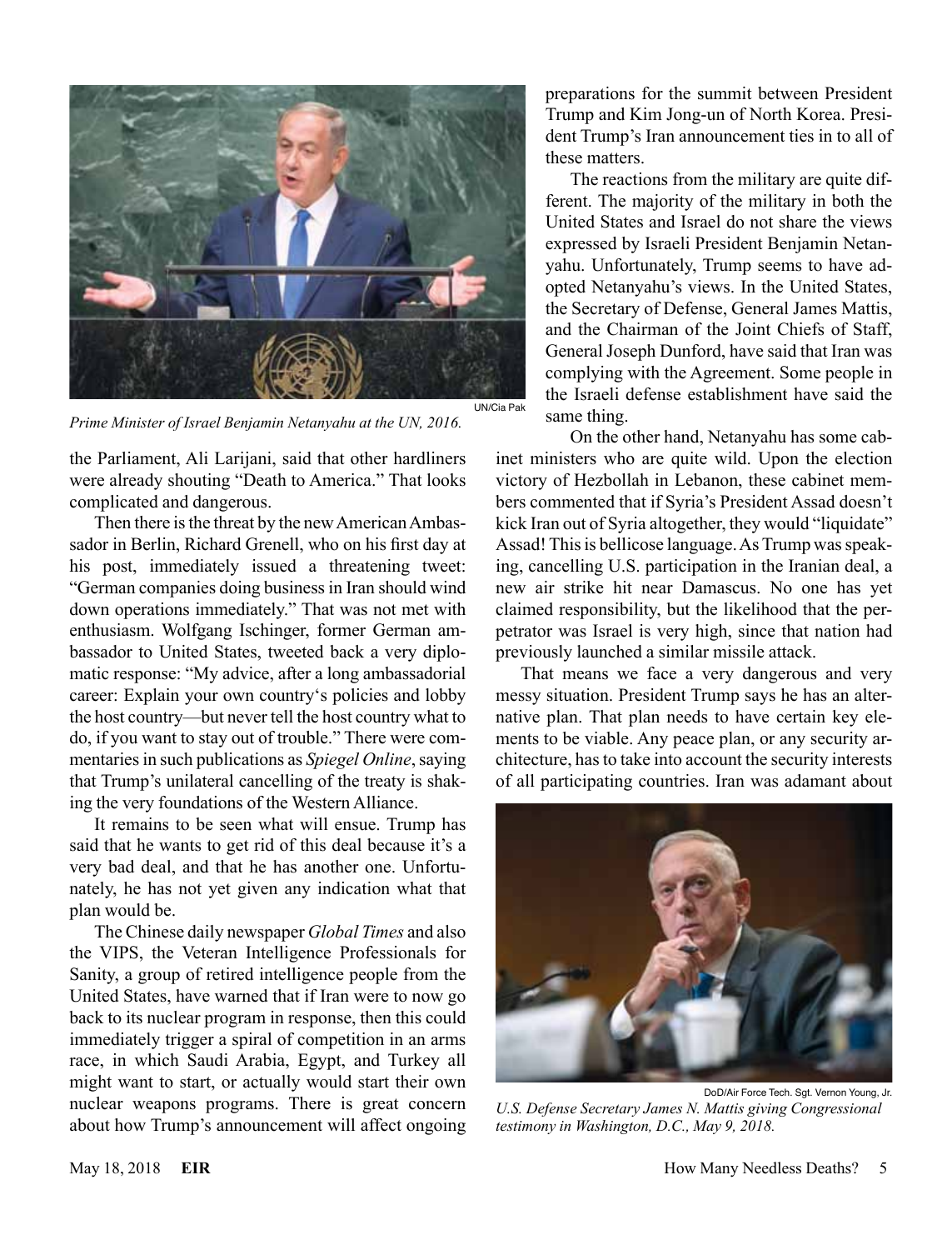developing its own nuclear weapons not only to defend against what happened to Saddam Hussein in Iraq and Muammar Qaddafi in Libya, but also because Israel has nuclear weapons—which nobody speaks about but which is a known, public secret. So any agreement, for it to work, must also include a security guarantee for Iran.

Given the condition of the entire Middle East and Southwest Asia, after the destructive wars in Iraq, Libya, Syria, Yemen, and Afghanistan, it is very clear that the only way that this region's problems can be solved, is what I have said many times: You need the extension of the New Silk Road into the entire region, from Afghanistan to the Mediterranean, from the Caucasus to the Gulf, and you need an integrated development plan for all of these countries as a whole. This will only work if Russia, China, India, Iran, Egypt, the United States, and hopefully European countries, all agree that this region must be economically built up. The only way peace will come to this region, the only way that to rid the region of terrorism, is to move forward with a perspective of hope for the future.

So, I really hope that President Trump does indeed have an alternative, more comprehensive plan, and that it includes joint ventures of the United States, Russia, China, and India in the development of this region. A beginning was made between China's President Xi Jinping and India's Prime Minister Narendra Modi when they met in Wuhan, China a week ago, where they agreed to start joint development projects in Afghanistan, building a railroad that will travel through Iran, Afghanistan, Tajikistan, Kyrgyzstan, and China. That would be the beginning of many other projects to follow. You need a comprehensive development plan for it to work. I really hope that President Trump is thinking in that direction, because that's the only way that part of our world can be stabilized.

**Schlanger:** Let me just probe a couple of areas you brought up, because some things are really quite significant. You talked about the effect of sanctions. The effort to use sanctions as, in a sense, almost an act of war, doesn't only affect the country that's being sanctioned. Congressional sanctions against Russia, the socalled CAATSA—Countering America's Adversaries Through Sanctions Act—has profound implications for Germany, especially with regard to gas and pipelines. The latest sanctions, as you mentioned, was the U.S. Ambassador to Germany threatening German firms. Is



GLOBAL гіме

there a reaction coming from Europe, and especially from Germany on this?

**Zepp-LaRouche:** I know that German industry is demanding that the German government and the EU protect it. If sanctions against Iran are declared, such action would also hit German and European firms currently doing business in Iran. On top of the sanctions against Russia—this is getting to be too much! This is why some of these commentaries are saying that this is shaking the very foundations of the Western Alliance. Just a couple of a days ago, the eastern division of German industry issued an appeal to the German government and the EU, saying that the recent round of sanctions against Russian oligarchs and firms is already costing German industry several hundred million euro in direct losses, and much more in indirect losses. This goes to the very existence of many firms, whose entire production lines are threatened.

Look at the danger of German firms or European firms being hit by the Iranian sanctions—we must realize that there is a limit to what is bearable in terms of the national interest of Germany. There *is* a reaction. Sanctions are not a good thing. This is not the way to conduct policy. Iran must be integrated into a security architecture. If you isolate a country, if you demonize it, and if you take a one-sided view from Israel and Saudi Arabia, as unfortunately President Trump seems to be doing, this can become a prescription for disaster.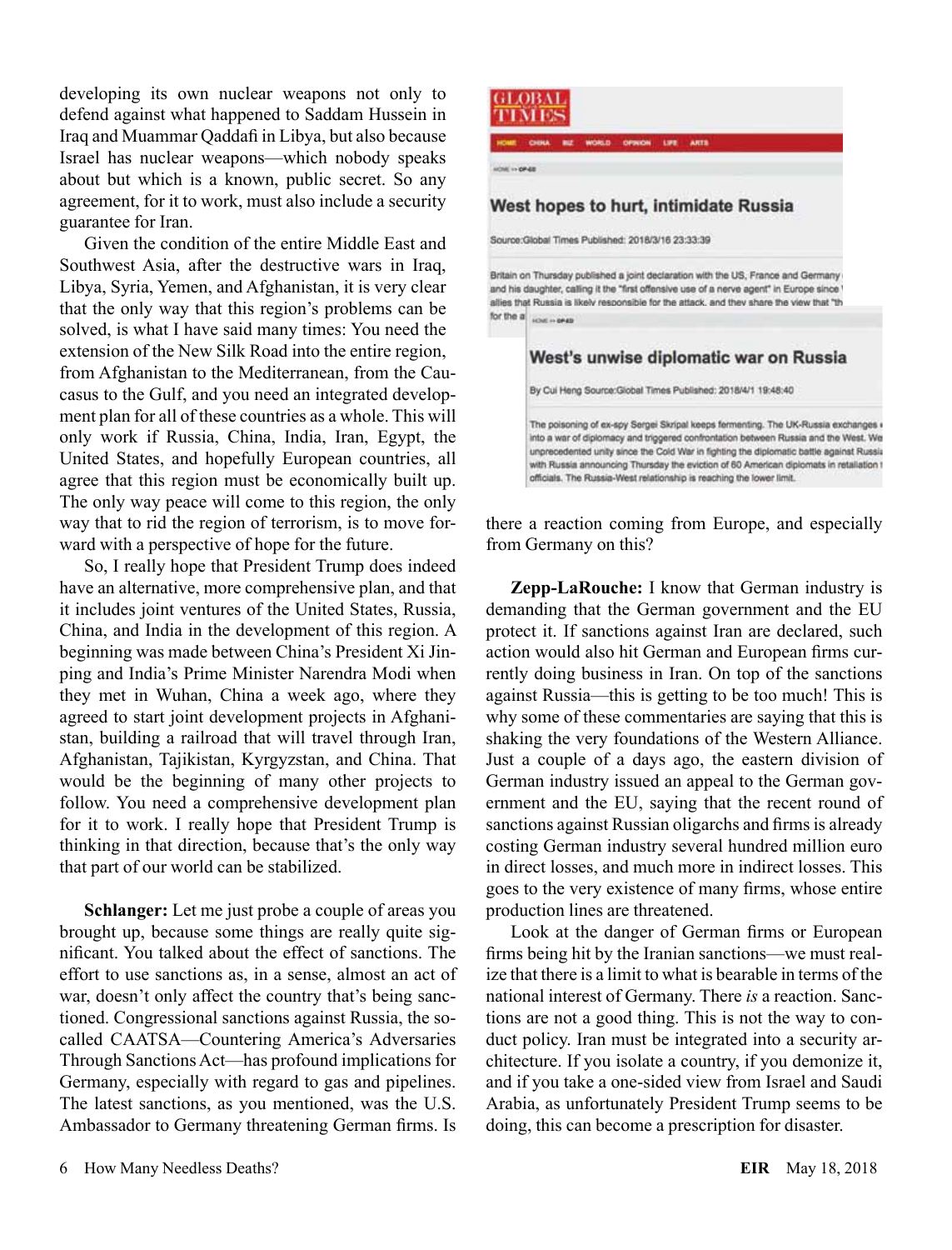I think sanctions are not working. Look at Russia. Contrary to expectations, Russia has made it clear that it will never change its position on Crimea. The actual situation in Crimea has nothing to do with the narrative spun in the West. The dynamic is quite different: It all started with the policy of regime change. You have to look at the Project for a New American Century, the role of Victoria Nuland, and the EU Association Agreement. You have to look at many factors, in looking at the Crimea. Did Putin change his policy? No.



*Russia President Vladimir Putin (behind marching soldiers) lays a wreath at the Tomb of the Unknown Soldier on Victory Day, May 9, 2018.*

Did it lead to a regime change? No. Putin was just reelected with a large majority. Sanctions are just not a useful policy tool.

The *only* way you can solve any problem in today's world is through diplomacy and negotiations; that's the only way. Any other way—coups, military strikes, regime change, color revolution—all of these are just different degrees of warfare, none of which will result in anything good.

**Schlanger:** That brings us to the obvious question: We know the Saudis and the Israelis wanted this decision from President Trump. Ultimately, who benefits from these sanctions, these proxy wars, and the overall increase in tension in the world? Who's benefitting from this?

**Zepp-LaRouche:** Well—the only ones who benefit are those who believe in geopolitics, divide and conquer, that you always have to ally with the weaker against the stronger. The British Empire is famous for having conducted such policy. Netanyahu claims that Iran violated the treaty, but this was not confirmed by the International Atomic Energy Agency. It was rejected by various other UN institutions. So, where does it come from? Even Netanyahu had to backtrack, rehashing old accusations going back to the Bush administration. In a certain sense, you could say that the same kind of destabilization is taking place in Trumpgate, which now turns out to be collusion, not by Trump with Russia but by the former heads of the intelligence agencies of the Obama

administration with the British government.

The Skripal case came from the same origin as did the fraud of the so-called chemical weapons attack by the Syrian government. This is a continuation of the same effort. Netanyahu is acting as an instrument of these same interests. This is very dangerous. It's very unfortunate that President Trump again and again has been affected by these forces around him.

Let me emphasize: There must be a complete change in attitude. Geopolitics is the stuff of which two world wars were made. Given that we are celebrating the May 9 victory over fascism in Europe today, we should really make a solemn commitment, "Never Again!" We cannot have world wars again! These destabilizations have the potential of spinning out of control. Should there be a military conflict between Israel and Iran which is not to be excluded at this point—it could indeed spin out of control and lead to the extinction of civilization. So this is not stuff to be played with.

**Schlanger:** We see something similar in the reaction to President Putin's inauguration address, where he made a very strong commitment to serve his term, to improve the conditions of the Russian people, with an emphasis on science, technology, industry, longer life expectancy, and higher living standards. Yet the Western press is full of nothing but attacks on Putin as the "new czar." We are seeing the same kind of hysteria all over again. President Trump, however, did congratulate Putin on his inauguration.

Do you have any thoughts on Putin's inauguration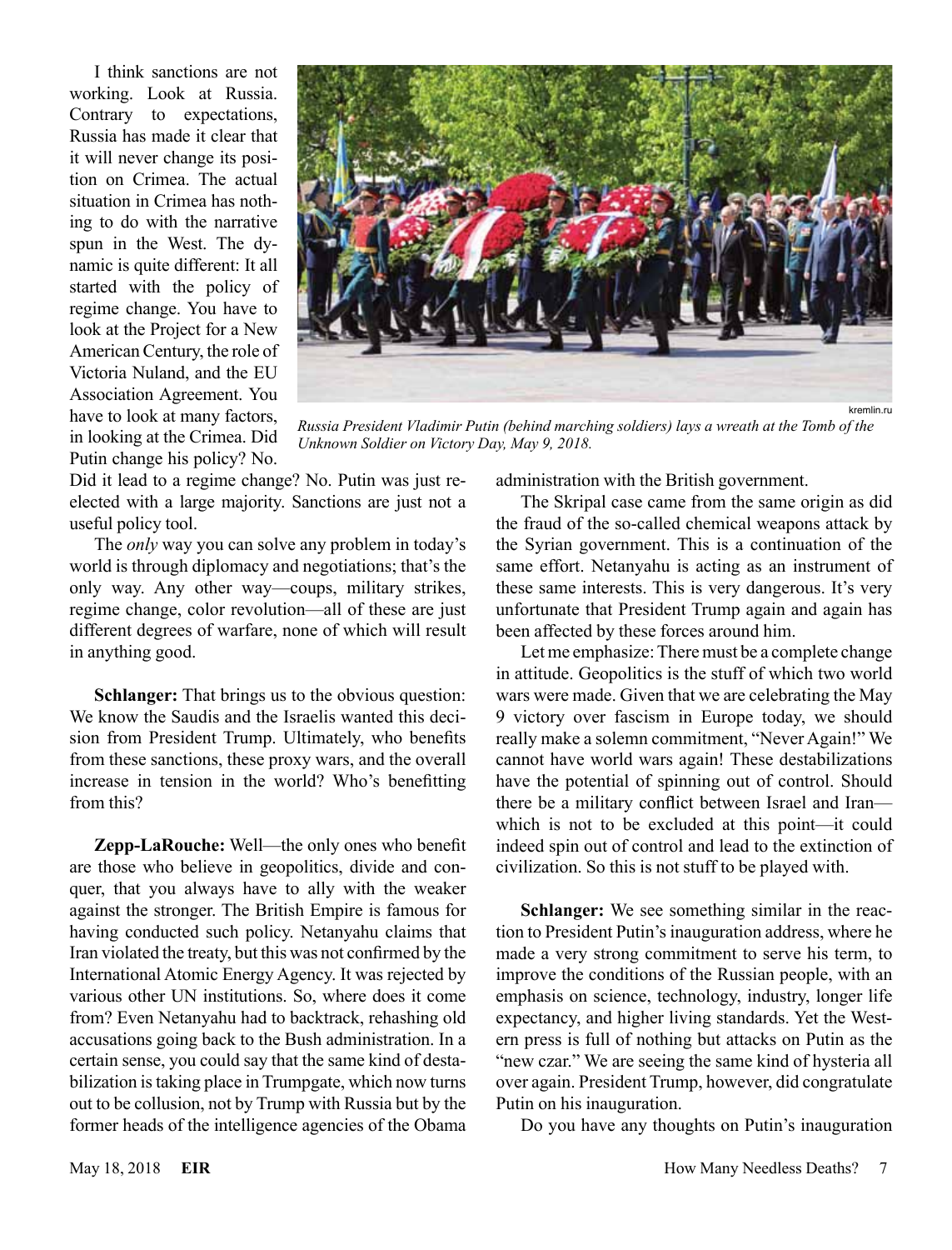and also the Victory Day celebration in Moscow today?

**Zepp-LaRouche:** President Putin has a clear perspective for the next six years. He has a very ambitious program to improve living standards, longevity, pensions, and many other aspects of life for the Russian people. We will have to wait to see who is appointed to the cabinet and who gets what position, and to see if some of counterproductive liberal policies of the past are unfortunately continued.



*China President Xi Jinping (right) holding talks with Kim Jong Un, leader of the Democratic People's Republic of Korea, in China, May 7-8.*

There is certainly a big difference between the cynical, almost hysterical reactions in the West, and the way the Chinese responded to Putin's new six-year term in office. The Chinese *Global Times* had a very accurate observation: The relationship between Russia and the West will not improve easily or any time soon, simply because the West is not reconciled to the fact that Russia, under President Putin, has achieved a new power status in the world as a global player, as a country with a vast territory and incredibly vast resources.

I remember very well that many years ago, Madeleine Albright, and also Joschka Fischer, the Greenie foreign minister of Germany, both outrageously

claimed that Russia had too many raw materials and that the Russian government therefore cannot be allowed sole access to the use and control of Russian raw materials. This is really the deeper, underlying reason why certain people in the West are so completely freaked out that Putin, in very difficult circumstances, was able to undo what was done to Russia in the Yeltsin period, in which Russia's population collapsed at the rate of 1 million a year.

Putin has restarted the



*U.S. Secretary of State Mike Pompeo (left) shaking hands with Kim Jong Un, top leader of the Democreatic People's Republic of Korea, May 9, 2018.*

Russian economy to a very large extent. He has consolidated a strategic partnership with China. And, despite obvious economic difficulties—resulting from the economic sanctions and various other problems—he has been able to outflank the military containment of Russia, as made public in his March 1 announcement, with the production and deployment of four new weapons systems that render the American anti-ballistic missile system aimed at Russia obsolete.

Putin has said that Russia

is still facing a period of great challenges. He has, in my opinion, managed to do quite an enormous job: All the demonization against him is because he did that. Russia was supposed to continue in the path set by Yeltsin: Submit to the West, to liberal policies, and to shock therapy. Russia has now resumed its status as a world power, to the chagrin of the geopoliticians in the West.

**Schlanger:** The geopoliticians in the West are screaming about China also. As you have pointed out in the last couple of days, there have been tremendous advances in diplomatic activity in Asia: the follow-up meeting of North Korean leader Kim with President Xi

> of China, and announcements of North Korea being brought into the Belt and Road Initiative, following the Kim meeting with President Moon Jae-in of South Korea. This is all very promising.

> What can you tell us about these developments?

> **Zepp-LaRouche:** Hopefully, the cancellation of the Iran deal will not affect this, which I'm quite worried about.

> When Kim Jong-un and Moon Jae-in met, President Moon gave his North Korean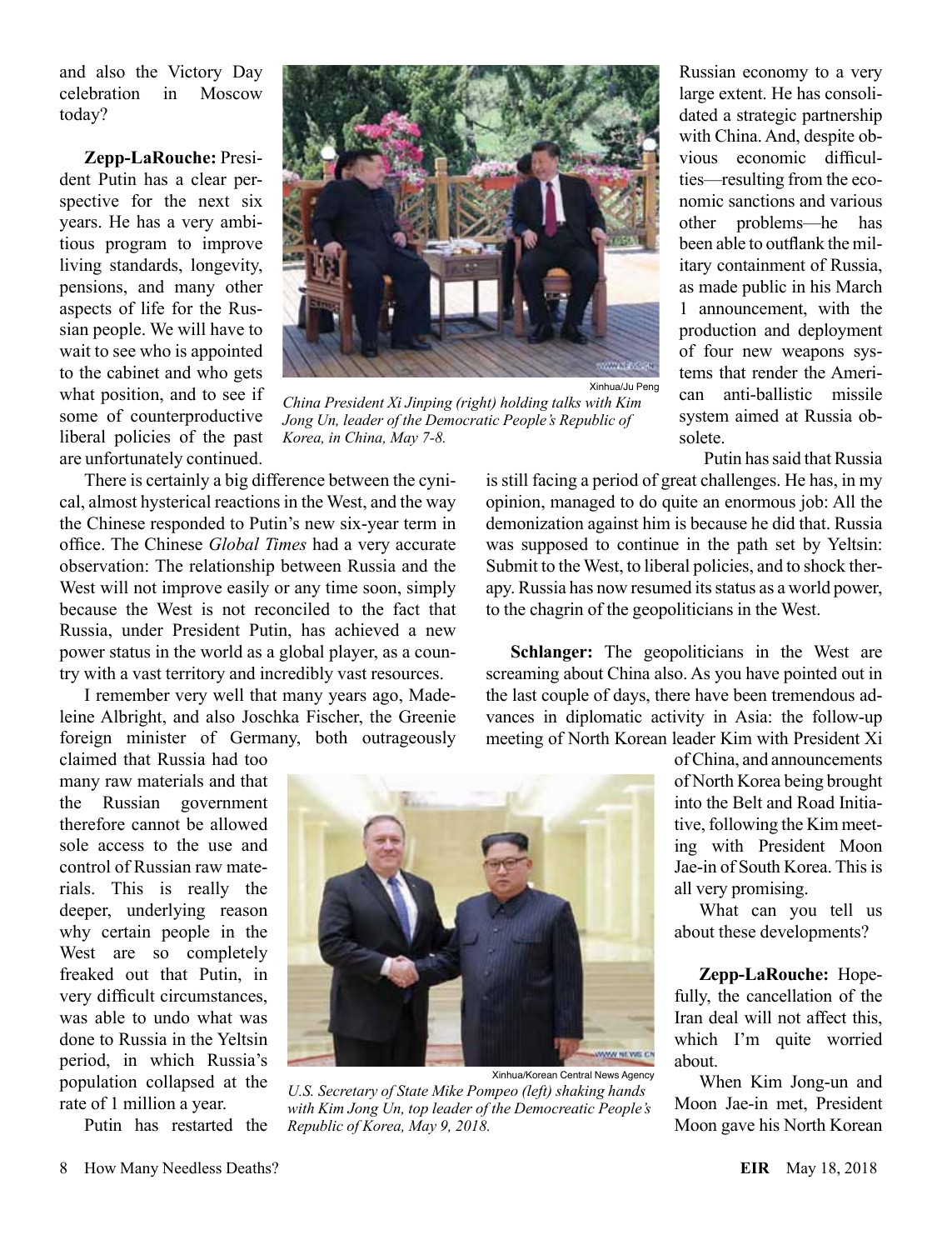counterpart a thumb drive with a whole development plan for North Korea, involving three economic corridors—railway lines connecting all the way from South Korea through North Korea to China, and to the Trans-Siberian Railway. There are extensive discussions in Moscow about the Tumen River Project. This is a fantastic economic development plan that involves Russia, China, and North Korea. It has the potential to make this region, which is now very underdeveloped, into a big transport hub for all of Asia.

If this program continues to move ahead, we will be seeing an economic miracle between the two Koreas, paving the way for peaceful unification and integration into the Belt and Road Initiative, transforming this area of the world from a crisis spot into one of its most prosperous regions. The fact that Trump's new Secretary of State, Mike Pompeo, was just again in North Korea, preparing the summit between Trump and Kim, means, as of now, it's still on a very good track.

This development clearly demonstrates that if political leaders approach such problems with good will, you can take any crisis—*any* crisis—and solve it exactly the way this was solved. There were extensive back-channel discussions involving Russia, China, and the United States. The Korean developments are a very powerful example, showing that with good will, you can turn the worst crisis into its opposite and make it a hopeful perspective. So I really hope this lesson is truly learned. The same method can and should be applied to Southwest Asia right now. The fact that the New Silk Road is the most dynamic development on the planet, should encourage everyone to see the benefit of cooperating and joining in.

**Schlanger:** On that latter point, the dynamic development of the New Silk Road, new figures have just been released that highlight the point you've been making about the U.S. deficit in its trade with China. As the Silk Road project expands and grows, China is *importing more*. These figures show a massive increase in trade, and interestingly, China is importing almost as much as it is exporting: So perhaps this lesson will be learned by people in the United States.

Helga, I wonder if you have some thoughts on the meetings now taking place between China, South Korea, and Japan. That's another part of this picture.

**Zepp-LaRouche:** Yes. The summit meeting of the leaders of these three countries is happening today. That is extremely important, given the recent strategic

#### NK∗NEWS.ORG



### North Korea, Russia to push ahead with new bridge on **Tumen River**

DPRK minister says project could improve trade and economic relations

Dagyum Ji

realignment of Japan, in which Prime Minister Shinzo Abe is now openly cooperating with the Belt and Road Initiative. South Korea is offering to mediate between North Korea and Japan to facilitate North Korean leader Kim Jong-un's expressed desire to have a summit with Prime Minister Abe. All of this is really hopeful, and is going in the right direction.

The Belt and Road trade figures you mentioned are quite relevant. The Chinese government issued statistics for 2017 showing that all the propaganda about how all the countries trading with China have been drawn into a debt trap is completely ridiculous. The total dollar value of the trade between China and 71 countries of the Belt and Road Initiative was \$1.5 trillion in 2017. About \$666 billion of that trade was China importing from these countries. Exports from China were about \$750 billion. The dollar value of imports grew by 20%, while exports grew by 8.5%. So it's almost a balanced trade picture.

This shows that the accusation that China is just exerting its influence to the disadvantage of the participating countries is absolutely not true. These countries have been economically invigorated and are exporting to many other countries in addition to China. It is a complete success story. This is where real growth in the world's economy is taking place.

**Schlanger:** Instead of reflecting that reality, most of